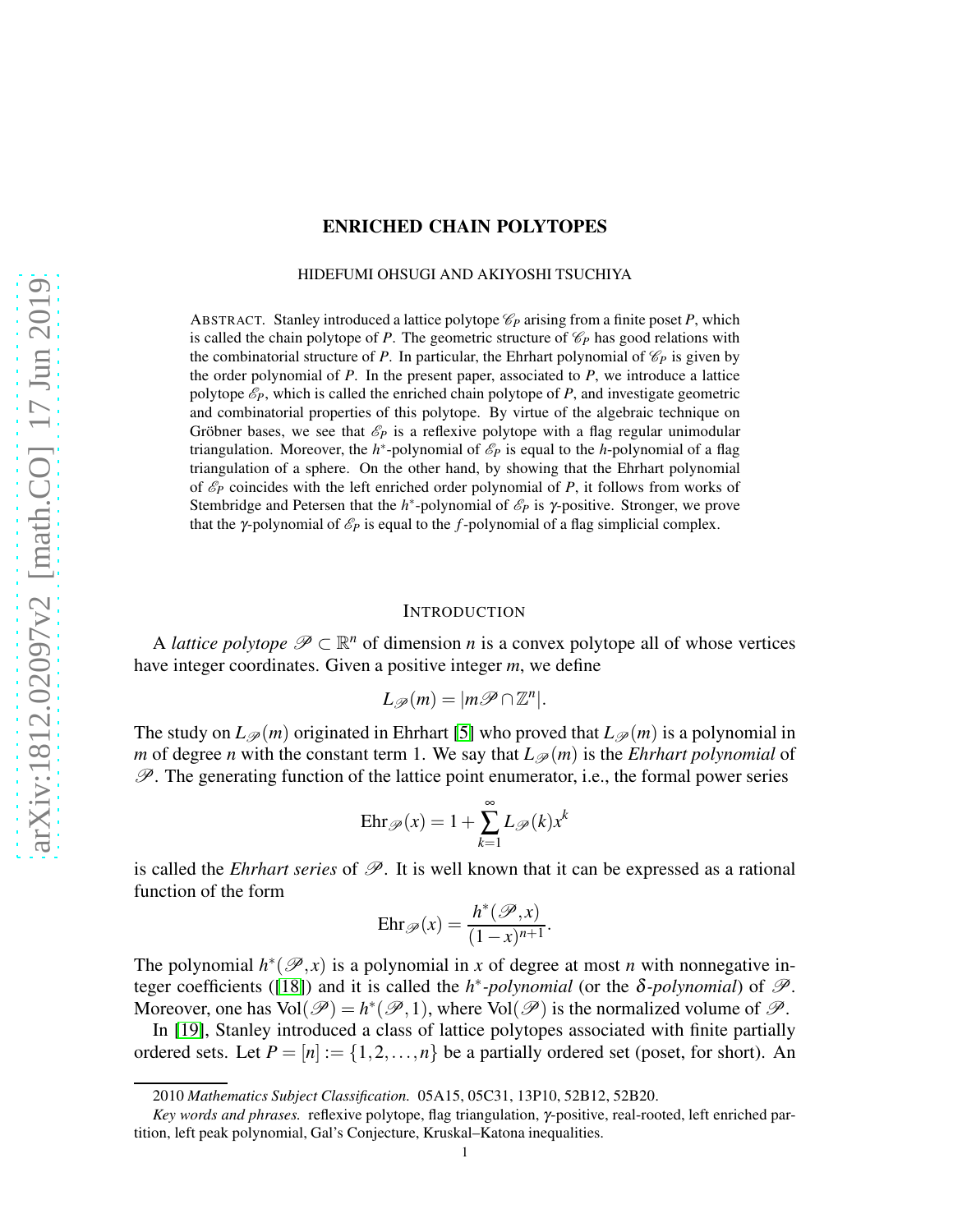*antichain* of *P* is a subset of *P* consisting of pairwise incomparable elements of *P*. Note that the empty set  $\emptyset$  is an antichain of *P*. The *chain polytope*  $\mathcal{C}_P$  of *P* is the convex hull of

$$
\{\mathbf e_{i_1}+\cdots+\mathbf e_{i_k}:\{i_1,\ldots,i_k\}\text{ is an antichain of }P\},\
$$

where  $e_i$  is *i*-th unit coordinate vector of  $\mathbb{R}^n$  and the empty set  $\emptyset$  corresponds to the origin  $\mathbf{0}$ of  $\mathbb{R}^n$ . Then  $\mathcal{C}_P$  is a lattice polytope of dimension *n*. There is a close interplay between the combinatorial structure of *P* and the geometric structure of  $\mathcal{C}_P$ . For instance, it is known the Ehrhart polynomial  $L_{\mathscr{C}_P}(m)$  and the order polynomial  $\Omega_P(m)$  are related by  $\Omega_P(m+1)$  $1) = L_{\mathscr{C}_P}(m)$ . On the other hand,  $\mathscr{C}_P$  has many interesting properties. In particular, the toric ring of  $\mathcal{C}_P$  is an algebra with straightening laws, and thus the toric ideal possesses a squarefree quadratic initial ideal ([\[8\]](#page-10-3)). Moreover,  $\mathcal{C}_P$  is of interest in representation theory ([\[2\]](#page-9-0)) and statistics ([\[24\]](#page-10-4)).

Now, we introduce a new class of lattice polytopes associated with posets. The *enriched chain polytope*  $\mathcal{E}_P$  is the convex hull of

$$
E(P) = \{ \pm \mathbf{e}_{i_1} \pm \cdots \pm \mathbf{e}_{i_k} : \{i_1, \ldots, i_k\} \text{ is an antichain of } P \}.
$$

Then dim  $\mathscr{E}_P = n$ . It is easy to see that  $\mathscr{E}_P$  is centrally symmetric (i.e., for any facet  $\mathscr{F}$  of  $\mathscr{E}_P$ ,  $-\mathscr{F}$  is also a facet of  $\mathscr{E}_P$ ), and the origin **0** of  $\mathbb{R}^n$  is the unique interior lattice point of  $\mathscr{E}_P$ . In the present paper, we investigate geometric and combinatorial properties of  $\mathscr{E}_P$ .

A lattice polytope  $\mathscr{P} \subset \mathbb{R}^n$  of dimension *n* is called *reflexive* if the origin of  $\mathbb{R}^n$  is a unique lattice point belonging to the interior of  $\mathscr P$  and its dual polytope

$$
\mathscr{P}^{\vee} := \{ \mathbf{y} \in \mathbb{R}^n : \langle \mathbf{x}, \mathbf{y} \rangle \le 1 \text{ for all } \mathbf{x} \in \mathscr{P} \}
$$

is also a lattice polytope, where  $\langle x, y \rangle$  is the usual inner product of  $\mathbb{R}^n$ . It is known that reflexive polytopes correspond to Gorenstein toric Fano varieties, and they are related to mirror symmetry (see, e.g., [\[1,](#page-9-1) [4\]](#page-10-5)). In each dimension there exist only finitely many reflexive polytopes up to unimodular equivalence ([\[13\]](#page-10-6)) and all of them are known up to dimension 4 ([\[12\]](#page-10-7)). Recently, several classes of reflexive polytopes are constructed by the virtue of the algebraic technique on Gröbner bases (c.f.,  $[10, 11, 15]$  $[10, 11, 15]$  $[10, 11, 15]$ ). By showing the toric ideal of  $\mathscr{E}_P$  possesses a squarefree quadratic initial ideal (Theorem [1.3\)](#page-4-0), in Section [1,](#page-2-0) we prove the following.

<span id="page-1-1"></span>**Theorem 0.1.** Let  $P = [n]$  be a poset. Then  $\mathcal{E}_P$  is a reflexive polytope having a flag regular *unimodular triangulation such that each maximal simplex contains the origin as a vertex.*

We now turn to the discussion of the Ehrhart polynomial and the  $h^*$ -polynomial of  $\mathcal{E}_P$ . In fact, the Ehrhart polynomial of  $\mathcal{E}_P$  is equal to a combinatorial polynomial associated to *P*. In Section [2,](#page-5-0) we prove the following.

<span id="page-1-0"></span>**Theorem 0.2.** Let  $P = [n]$  be a naturally labeled poset. Then one has

$$
L_{\mathscr{E}_P}(m)=\Omega_P^{(\ell)}(m),
$$

where  $\Omega^{(\ell)}_P$  $P_P^{(t)}(m)$  *is the left enriched order polynomial of P.* 

In [\[21\]](#page-10-11), Stembridge developed the theory of *enriched*  $(P, \omega)$ *-partitions*, in analogy with Stanley's theory of(*P*,ω)-partitions. In the theory, *enriched order polynomials* were introduced. On the other hand, Petersen [\[17\]](#page-10-12) introduced slightly different notion, *left enriched*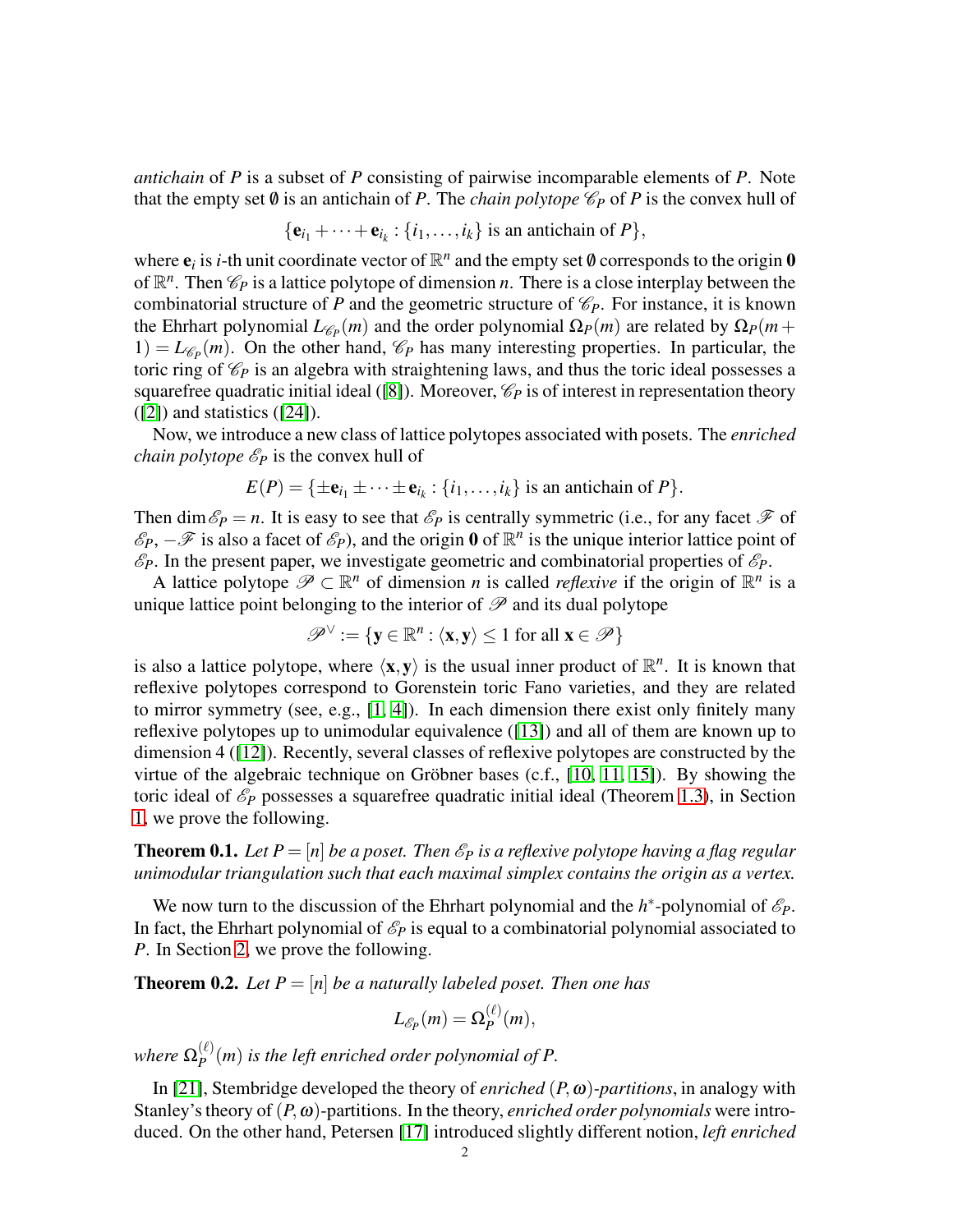(*P*,ω)*-partitions* and *left enriched order polynomials*. Please refer to Section [2](#page-5-0) for the details. Therefore, from Theorem [0.2](#page-1-0) we call  $\mathcal{E}_P$  the "enriched" chain polytope of *P*.

Next, we discuss Gal's Conjecture for enriched chain polytopes. Gal [\[6\]](#page-10-13) conjectured that the *h*-polynomial of a flag triangulation of a sphere is γ-positive. On the other hand, Theorem [0.1](#page-1-1) implies that  $h^*(\mathscr{E}_P, x)$  coincides with the *h*-polynomial of a flag triangulation of a sphere (Corollary [2.1\)](#page-7-0). Therefore,  $h^*(\mathscr{E}_P, x)$  is expected to be γ-positive. From works of Stembridge [\[21\]](#page-10-11) and Petersen [\[17\]](#page-10-12) and Theorem [0.2,](#page-1-0) we can obtain the following.

<span id="page-2-1"></span>**Theorem 0.3.** Let  $P = [n]$  be a naturally labeled poset. Then the  $h^*$ -polynomial of  $\mathcal{E}_P$  is

$$
h^*(\mathscr{E}_P, x) = (x+1)^n W_P^{(\ell)}\left(\frac{4x}{(x+1)^2}\right),
$$

*where*  $W_P^{(\ell)}(x)$  *is the left peak polynomial of P.* In particular,  $h^*(\mathscr{E}_P, x)$  *is*  $\gamma$ *-positive. Moreover, h<sup>\*</sup>*( $\mathscr{E}_P$ ,x) *is real-rooted if and only if*  $W_P^{(\ell)}(x)$  *is real-rooted.* 

Note that  $W_P^{(\ell)}$  $P_P^{(k)}(x)$  is not necessarily real-rooted ([\[22\]](#page-10-14)).

Finally, we discuss Nevo-Petersen's Conjecture for enriched chain polytopes. In [\[14\]](#page-10-15), Nevo and Petersen made a stronger conjecture than Gal's Conjecture. They conjectured that the *h*-polynomial of a flag triangulation of a sphere is equal to the *f*-polynomial of a simplicial complex. In other words, the coefficients of the γ-polynomial of a flag triangulation of a sphere satisfy Kruskal-Katona inequalities. In Section [3,](#page-8-0) we construct explicit flag simplicial complexes whose *f*-polynomials are the γ-polynomials of enriched chain polytopes (Theorem [3.4\)](#page-9-2).

<span id="page-2-0"></span>Acknowledgment. The authors were partially supported by JSPS KAKENHI 18H01134 and 16J01549.

# 1. SQUAREFREE QUADRATIC GRÖBNER BASES

In this section, we prove Theorem [0.1.](#page-1-1) First, we see the geometric structure of  $\mathscr{E}_P$  of a finite poset  $P = [n]$ . Given  $\varepsilon = (\varepsilon_1, \dots, \varepsilon_n) \in \{-1, 1\}^n$ , let  $\mathcal{O}_{\varepsilon}$  denote the closed orthant  $\{(x_1,...,x_n) \in \mathbb{R}^n : x_i \varepsilon_i \geq 0 \text{ for all } i \in [n]\}.$  Let  $\mathscr{L}(P)$  denote the set of linear extensions of *P*. It is known [\[19,](#page-10-2) Corollary 4.2] that the normalized volume of the chain polytope  $\mathcal{C}_P$ is  $|\mathscr{L}(P)|$ .

<span id="page-2-2"></span>**Lemma 1.1.** *Work with the same notation as above. Then each*  $\mathcal{E}_P \cap \mathcal{O}_{\varepsilon}$  *is the convex hull of the set*  $E(P) \cap \mathcal{O}_{\varepsilon}$  *and unimodularly equivalent to the chain polytope*  $\mathcal{C}_P$  *of* P. In *particular, the normalized volume of*  $\mathscr{E}_P$  *is*  $Vol(\mathscr{E}_P) = 2^n Vol(\mathscr{C}_P) = 2^n |\mathscr{L}(P)|$ *.* 

*Proof.* It is enough to show that  $\mathcal{E}_P \cap \mathcal{O}_{\varepsilon} \subset \text{Conv}(E(P) \cap \mathcal{O}_{\varepsilon})$ . Let  $\mathbf{x} = (x_1, \ldots, x_n) \in \mathcal{E}_P \cap \mathcal{O}_{\varepsilon}$  $\mathscr{O}_{\varepsilon}$ . Then  $\mathbf{x} = \sum_{i=1}^{s} \lambda_i \mathbf{a}_i$ , where  $\lambda_i > 0$ ,  $\sum_{i=1}^{s} \lambda_i = 1$ , and each  $\mathbf{a}_i$  belongs to  $E(P)$ . Suppose that *k*-th component of  $a_i$  is positive and *k*-th component of  $a_j$  is negative. Then we replace  $\lambda(\mathbf{a}_i + \mathbf{a}_j)$  in  $\mathbf{x} = \sum_{i=1}^s$  $\lambda_{i=1}^{s} \lambda_i$ **a**<sub>*i*</sub> with  $\lambda((\mathbf{a}_i - \mathbf{e}_k) + (\mathbf{a}_j + \mathbf{e}_k))$ , where  $\lambda = \min\{\lambda_i, \lambda_j\}$  and  $a_i - e_k, a_j + e_k \in E(P)$ . Repeating this procedure finitely many times, we may assume that *k*-th component of each vector  $a_i$  is nonnegative (resp. nonpositive) if  $x_k \ge 0$  (resp.  $x_k \le 0$ ). Then each  $\mathbf{a}_i$  belongs to  $E(P) \cap \mathcal{O}_{\varepsilon}$  and hence  $\mathbf{x} \in \text{Conv}(E(P) \cap \mathcal{O}_{\varepsilon})$ .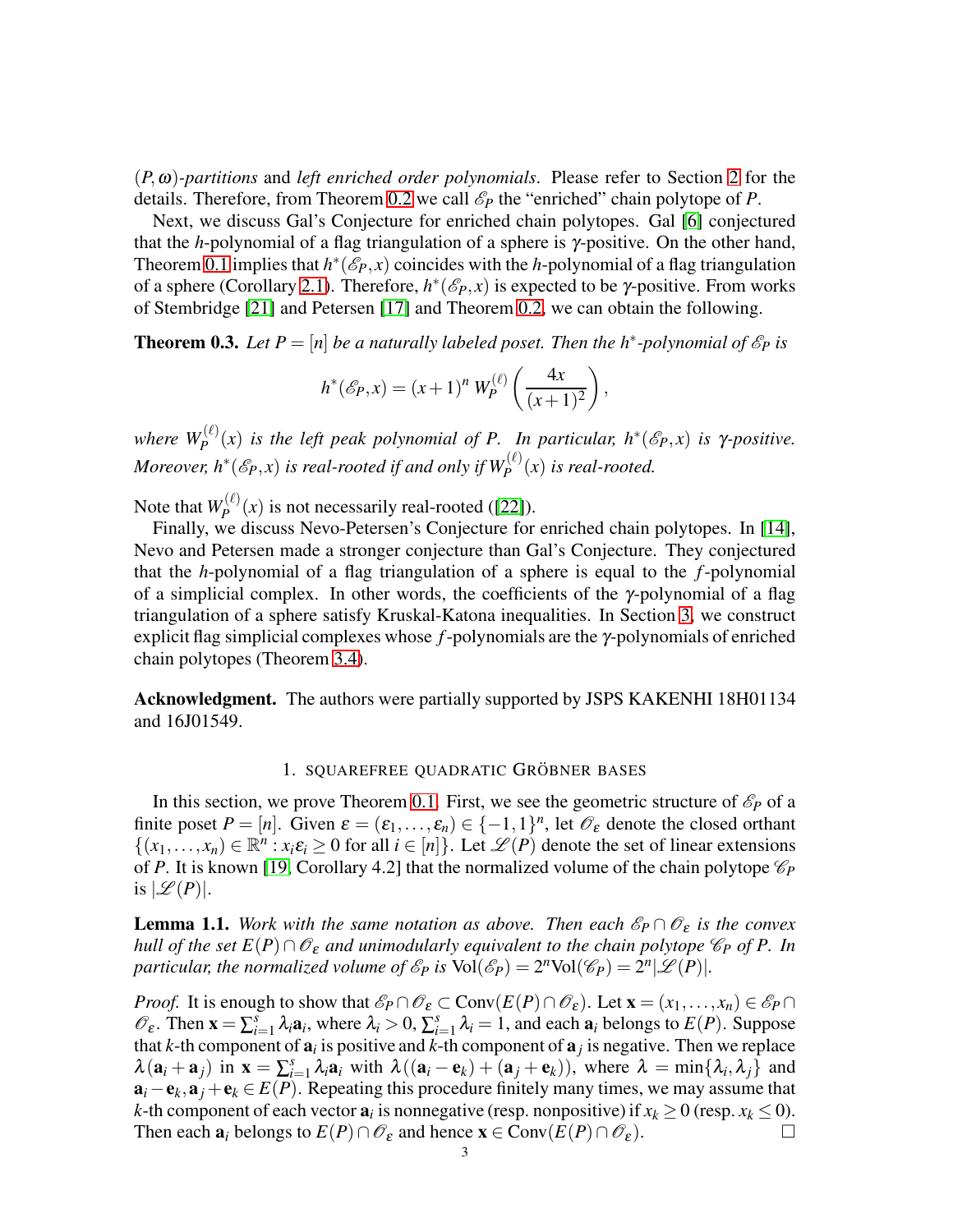In order to show that  $\mathscr{E}_P$  is reflexive and has a flag regular unimodular triangulation, we use an algebraic technique on Gröbner bases. We recall basic materials and notation on toric ideals. Let  $K[t^{\pm 1}, s] = K[t_1^{\pm 1}]$  $\left[\frac{\pm 1}{1}, \ldots, t_n^{\pm 1}, s\right]$  be the Laurent polynomial ring in  $n +$ 1 variables over a field *K*. If  $\mathbf{a} = (a_1, \ldots, a_n) \in \mathbb{Z}^n$ , then  $\mathbf{t}^a s$  is the Laurent monomial  $t_1^{a_1}$  $\mathcal{P}_1^{a_1} \cdots \mathcal{P}_n^{a_n} s \in K[\mathbf{t}^{\pm 1}, s]$ . Let  $\mathcal{P} \subset \mathbb{R}^n$  be a lattice polytope and  $\mathcal{P} \cap \mathbb{Z}^n = {\mathbf{a}_1, \dots, \mathbf{a}_d}$ . Then, the *toric ring* of  $\mathscr P$  is the subalgebra  $K[\mathscr P]$  of  $K[t^{\pm 1}, s]$  generated by  $\{t^{a_1}s, \ldots, t^{a_d}s\}$ over *K*. We regard  $K[\mathcal{P}]$  as a homogeneous algebra by setting each deg  $t^{a_i}s = 1$ . Let  $K[\mathbf{x}] = K[x_1,...,x_d]$  denote the polynomial ring in *d* variables over *K*. The *toric ideal I*<sub>P</sub> of P is the kernel of the surjective homomorphism  $\pi : K[\mathbf{x}] \to K[\mathcal{P}]$  defined by  $\pi(x_i) = t^{a_i} s$  for  $1 \le i \le d$ . It is known that  $I_{\mathscr{P}}$  is generated by homogeneous binomials. See, e.g., [\[23\]](#page-10-16). The following lemma follows from the same argument in [\[9,](#page-10-17) Proof of Lemma 1.1].

<span id="page-3-0"></span>**Lemma 1.2.** Let  $\mathscr{P} \subset \mathbb{R}^n$  be a lattice polytope of dimension n such that the origin of  $\mathbb{R}^n$  is *contained in its interior. Suppose that any lattice point in*  $\mathbb{Z}^n$  *is a linear integer combination of the lattice points in*  $\mathcal{P}$ *. If there exists a monomial order such that the initial ideal is generated by squarefree monomials which do not contain the variable corresponding to the origin, then*  $\mathscr P$  *is reflexive and has a regular unimodular triangulation.* 

Let  $P = [n]$  be a poset and let  $R_P$  denote the polynomial ring

*R*<sub>*P*</sub> = *K*[ $x_{i_1,...,i_k}^{\varepsilon}$  : {*i*<sub>1</sub>,...,*i*<sub>*k*</sub>} is an antichain of *P*,  $\varepsilon \in \{-1,1\}^k$ ]

in  $|\mathscr{E}_P \cap \mathbb{Z}^n|$  variables over a field *K*. In particular, the origin corresponds to the variable *x*<sub>0</sub>. Then the toric ideal *I*<sub>E</sub><sup>*p*</sup> of E<sup>*P*</sup> is the kernel of a ring homomorphism  $\pi : R_P \to K[t^{\pm 1}, s]$ defined by  $\pi(x_{i_1,\ldots,i_k}^{(\varepsilon_1,\ldots,\varepsilon_k)})$  $i_1, ..., i_k$ ) =  $t_{i_1}^{\varepsilon_1} \dots t_{i_k}^{\varepsilon_k}$ *s*. In addition,

> $I_{\mathscr{E}_P} \cap K[x_{i_1,...,i_k}^{(1,...,1)}]$  $\{i_1, ..., i_k : \{i_1, ..., i_k\}$  is an antichain of *P*

is the toric ideal  $I_{\mathscr{C}_P}$  of the chain polytope  $\mathscr{C}_P$  of *P*. Hibi and Li essentially constructed a squarefree quadratic initial ideal of  $I_{\mathscr{C}_P}$  in [\[8\]](#page-10-3). Let  $\mathscr{J}(P)$  be the finite distributive lattice consisting of all poset ideals of *P*, ordered by inclusion. Given a subset  $Z \subset P$ , let max(*Z*) denote the set of all maximal elements of *Z*. Then max(*Z*) is an antichain of *P*. For a subset *Y* of *P*, the poset ideal of *P* generated by *Y* is the smallest poset ideal of *P* which contains *Y*. Given poset ideals  $I, J \in \mathcal{J}(P)$ , let  $I * J$  denote the poset ideal of *P* generated by max $(I ∩ J) ∩ (max(I) ∪ max(J))$ . Then Hibi and Li proved in [\[8,](#page-10-3) Proof of Theorem 2.1] that the set of all binomials of the form

$$
x_{\max(I)}^{(1,...,1)} x_{\max(J)}^{(1,...,1)} - x_{\max(I\cup J)}^{(1,...,1)} x_{\max(I\ast J)}^{(1,...,1)}
$$

is a Gröbner basis of  $I_{\mathscr{C}_P}$  with respect to a monomial order  $\lt$ . Here the initial monomial of each binomial is the first monomial. It is known [\[23,](#page-10-16) Proposition 1.11] that there exists a nonnegative weight vector  $\mathbf{w} \in \mathbb{R}^{|\mathcal{J}(P)|}$  such that  $\text{in}_{\mathbf{w}}(I_{\mathscr{C}_P}) = \text{in}_{\lt}(\overline{I_{\mathscr{C}_P}})$ . Then we define the weight vector  $w_P$  on  $R_P$  such that the weight of each variable  $x_{i_1,...,i_k}^{\varepsilon}$  with respect to  $\mathbf{w}_P$  is the weight of the variable  $x_{i_1,\dots,i_k}^{(1,\dots,1)}$  $\hat{i}_1, \dots, i_k$  with respect to **w**. In addition, let  $w_{\text{card}}$  be the  $i_1, \dots, i_k$ weight vector on  $R_P$  such that the weight of each variable  $x_{i_1,...,i_k}^{\varepsilon}$  with respect to  $w_{\text{card}}$  is *k*. Fix any monomial order  $\prec$  on *R<sub>P</sub>* as a tie-breaker. Let  $\leq$ *P* be a monomial order on *R<sub>P</sub>* such that  $u <_{P} v$  if and only if one of the following holds: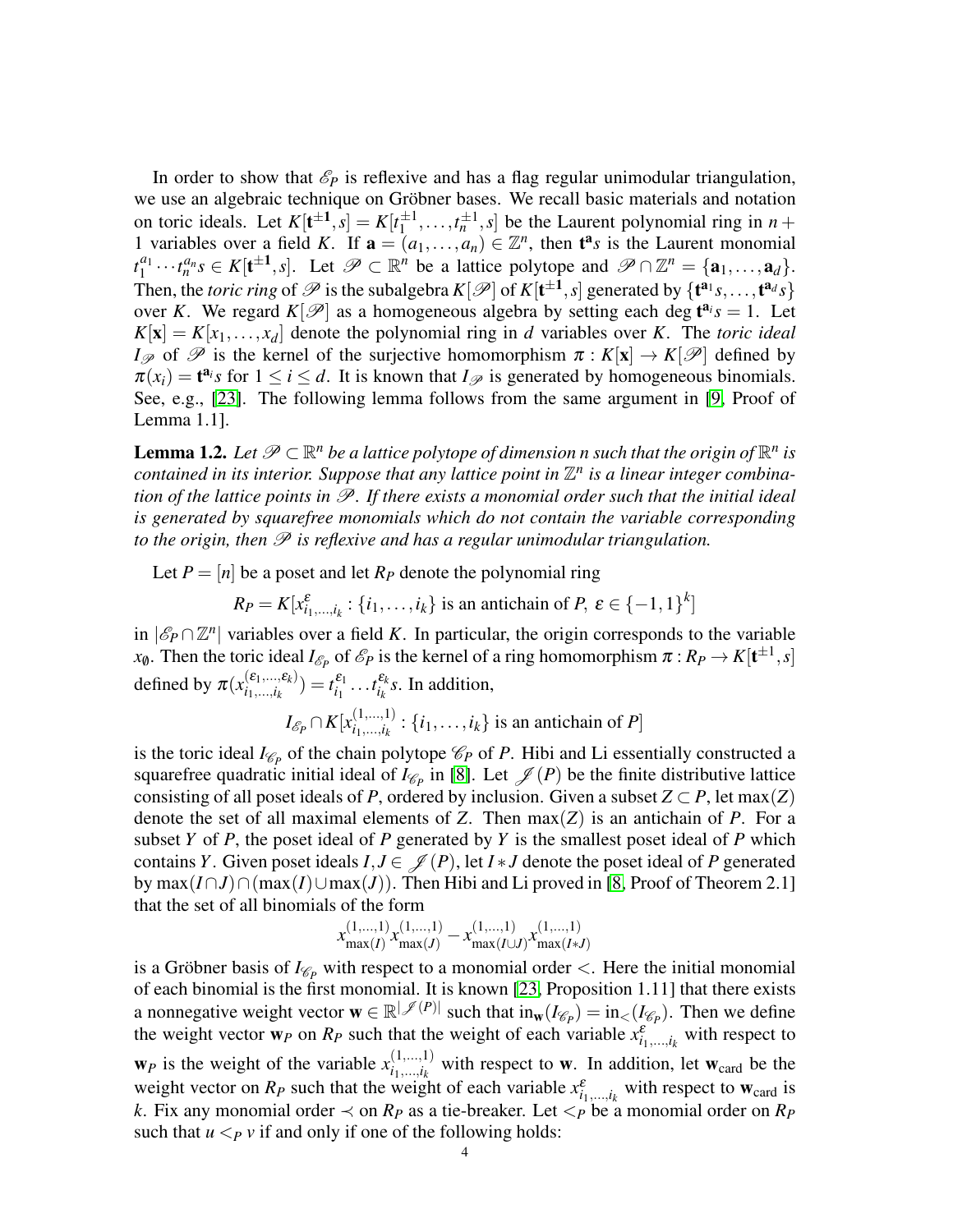- The weight of  $u$  is less than that of  $v$  with respect to  $w_{\text{card}}$ ;
- The weight of  $u$  is the same as that of  $v$  with respect to  $w_{\text{card}}$ , and the weight of  $u$ is less than that of  $\nu$  with respect to  $w_p$ ;
- <span id="page-4-1"></span>• The weight of *u* is the same as that of *v* with respect to  $w_{\text{card}}$  and  $w_p$ , and  $u \prec v$ .

<span id="page-4-0"></span>**Theorem 1.3.** Work with the same notation as above. Let  $\mathscr G$  be the set of all binomials

(1) 
$$
x_{i_1,...,i_k}^{(\varepsilon_1,...,\varepsilon_k)} x_{j_1,...,j_\ell}^{(\mu_1,...,\mu_\ell)} - x_{i_1,...,i_{p-1},i_{p+1},...,i_k}^{(\varepsilon_1,...,\varepsilon_{p-1},\varepsilon_{p+1},..., \varepsilon_k)} x_{j_1,...,j_{q-1},j_{q+1},...,j_\ell}^{(\mu_1,...,\mu_{q-1},\mu_{q+1},..., \mu_\ell)},
$$

*where*  $i_p = j_q$  *and*  $\varepsilon_p \neq \mu_q$ *,* 

(2) 
$$
x_{i_1,...,i_k}^{(\varepsilon_1,...,\varepsilon_k)} x_{i_{k+1},...,i_{k+\ell}}^{(\varepsilon_{k+1},...,\varepsilon_{k+\ell})} - x_{j_1,...,j_{k'}}^{(\mu_1,...,\mu_{k'})} x_{j_{k'+1},...,j_{k'+\ell'}}^{(\mu_{k'+1},...,\mu_{k'+\ell'})} (\neq 0),
$$

*where*

- <span id="page-4-2"></span>(a) *For any p,q such that*  $i_p = i_q$ *, we have*  $\varepsilon_p = \varepsilon_q$ ;
- (b) *For any p,q such that*  $i_p = j_q$ *, we have*  $\varepsilon_p = \mu_q$ ;
- (c) *For some*  $I, J \in \mathcal{J}(P)$ *, we have*  $max(I) = \{i_1, \ldots, i_k\}$ ,  $max(J) = \{i_{k+1}, \ldots, i_{k+\ell}\}$ ,  $max(I \cup J) = \{j_1, \ldots, j_{k'}\}, \, max(I * J) = \{j_{k'+1}, \ldots, j_{k'+\ell'}\}.$

*Then*  $\mathscr G$  *is a Gröbner basis of*  $I_{\mathscr E_P}$  *with respect to a monomial order*  $\lt_{P}$ *. The initial monomial of each binomial is the first monomial. In particular, the initial ideal is generated by squarefree quadratic monomials which do not contain the variable x*/0*.*

*Proof.* It is easy to see that any binomial of type [\(1\)](#page-4-1) belongs to  $I_{\mathscr{E}_P}$ . In analogy to [\[8\]](#page-10-3), any binomial of type [\(2\)](#page-4-2) belongs to  $I_{\mathscr{E}_P}$ . Hence  $\mathscr{G}$  is a subset of  $I_{\mathscr{E}_P}$ . For a binomial  $u - v$  of type [\(2\)](#page-4-2), let  $\pi(u) = t_1^{a_1}$  $t_1^{a_1} \dots t_n^{a_n} s^2$  and  $\pi(v) = t_1^{b_1}$  $\int_1^{b_1} \dots t_n^{b_n} s^2$ . Since  $u - v$  satisfies conditions (a) and (b), we have  $k + \ell = \sum_{i=1}^{n}$  $|a_{i}| = \sum_{i=1}^{n} |a_{i}|$  $\sum_{i=1}^{n} |b_i| = k' + \ell'.$  Hence the weight of  $u$  and  $v$  are the same with respect to  $w_{\text{card}}$ . Thus the initial monomial of each binomial is the first monomial. Assume that  $\mathscr G$  is not a Gröbner basis of  $I_{\mathscr E_P}$  with respect to  $\lt_P$ . Let  $\text{in}(\mathscr{G}) = \langle \text{in}_{\leq P}(g) : g \in \mathscr{G} \rangle$ . Then there exists a non-zero irreducible homogeneous binomial  $f = u - v \in I_{\mathscr{E}_P}$  such that neither *u* nor *v* belongs to in( $\mathscr{G}$ ). Since both *u* and *v* cannot be divided by  $x_{i_1,\dots,i_k}^{(\varepsilon_1,\dots,\varepsilon_k)}$  $\binom{(\varepsilon_1,...,\varepsilon_k)}{i_1,...,i_k} x^{(\mu_1,...,\mu_\ell)}_{j_1,...,j_\ell}$  $j_{1},...,j_{\ell}$  with  $i_{p} = j_{q}$  and  $\varepsilon_{p} \neq \mu_{q}$  for some *p*, *q*, they are of the form

$$
u = x_{i_1, \ldots, i_{k_1}}^{(\varepsilon_1, \ldots, \varepsilon_{k_1})} x_{i_{k_1+1}, \ldots, i_{k_2}}^{(\varepsilon_{k_1+1}, \ldots, \varepsilon_{k_2})} \ldots x_{i_{k_{r-1}+1}, \ldots, i_{k_r}}^{(\varepsilon_{i_{k_{r-1}+1}}, \ldots, \varepsilon_{k_r})}, \quad v = x_{j_1, \ldots, j_{\ell_1}}^{(\mu_1, \ldots, \mu_{\ell_1})} x_{j_{\ell_1+1}, \ldots, j_{\ell_2}}^{(\mu_{\ell_1+1}, \ldots, \mu_{\ell_r})} \ldots x_{j_{\ell_{r-1}+1}, \ldots, j_{\ell_r}},
$$

where

- (a) For any  $p, q$  such that  $i_p = i_q$ , we have  $\varepsilon_p = \varepsilon_q$ ;
- (b) For any  $p, q$  such that  $j_p = j_q$ , we have  $\mu_p = \mu_q$ .

Moreover since  $u$  and  $v$  cannot be divided by the initial monomial of a binomial in  $(2)$ , we may assume that, for some  $I_1, \ldots, I_r, J_1, \ldots, J_r \in \mathcal{J}(P)$ , we have

$$
u = x_{\max(I_1)}^{(\varepsilon_1, \ldots, \varepsilon_{k_1})} x_{\max(I_2)}^{(\varepsilon_{k_1+1}, \ldots, \varepsilon_{k_2})} \ldots x_{\max(I_r)}^{(\varepsilon_{i_{k_{r-1}+1}}, \ldots, \varepsilon_{k_r})}, \quad v = x_{\max(J_1)}^{(\mu_1, \ldots, \mu_{\ell_1})} x_{\max(J_2)}^{(\mu_{\ell_1+1}, \ldots, \mu_{\ell_2})} \ldots x_{\max(J_r)}^{(\mu_{j_{\ell_{r-1}+1}}, \ldots, \mu_{\ell_r})},
$$

with  $I_1 \subset \cdots \subset I_r$  and  $J_1 \subset \cdots \subset J_r$ . Since *u* and *v* satisfy conditions (a) and (b) and since *f* belongs to  $I_{\mathscr{E}_P}$ , it then follows that *x*  $(\varepsilon_{i_{k_{r-1}+1}},...,\varepsilon_{k_r})$  $\max_{r=1+1}^{k_{r-1}+1} = x$  $(\mu_{j_{\ell_{r-1}+1}},...,\mu_{\ell_r})$  $\max(J_r)$ . This contradicts the assumption that  $f$  is irreducible.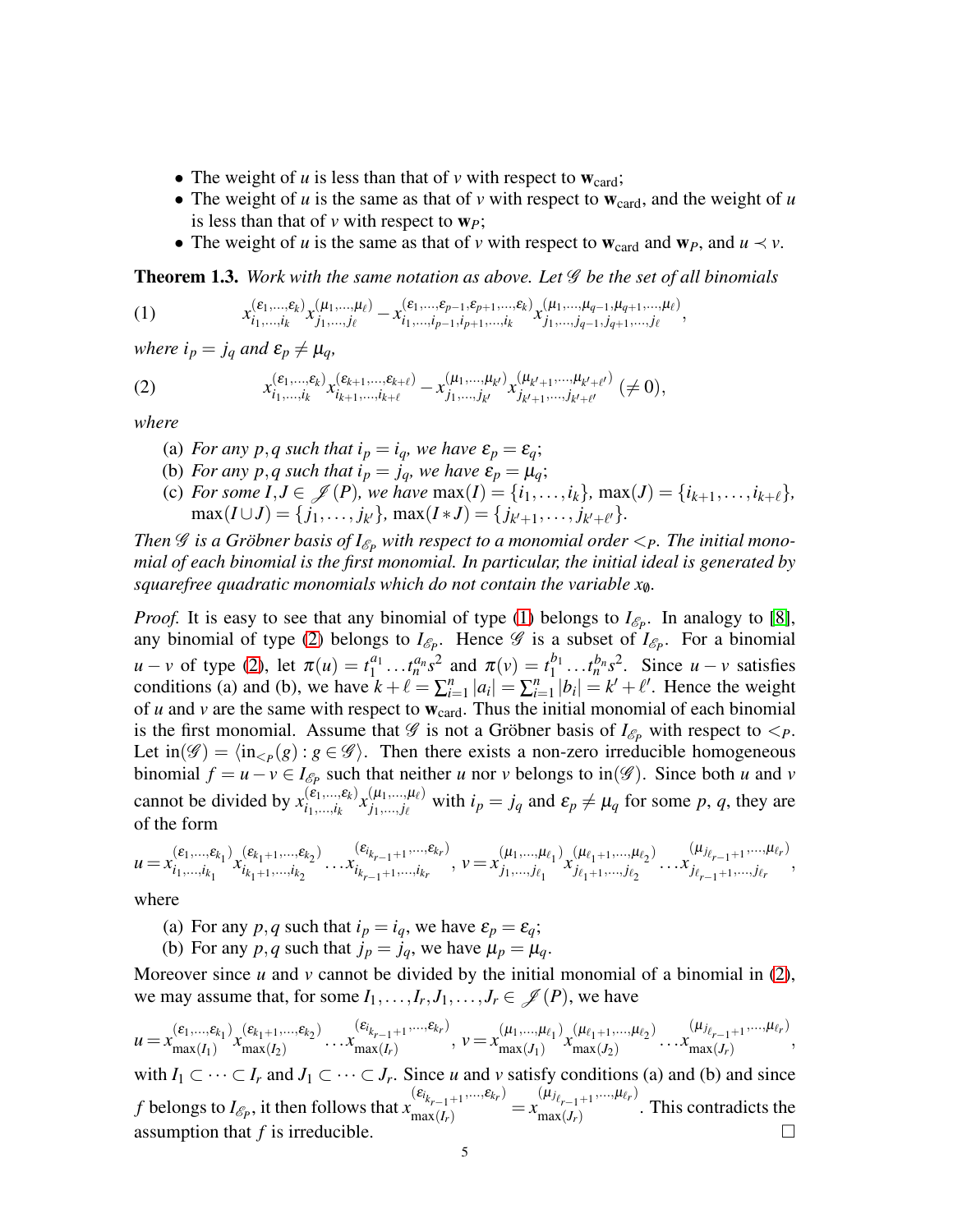By the correspondence [\[23,](#page-10-16) Chapter 8] between a squarefree quadratic initial ideal of  $I_{\mathscr{E}_P}$  and a flag regular unimodular triangulation of  $\mathscr{E}_P$ , Theorem [0.1](#page-1-1) follows from Lemma [1.2](#page-3-0) and Theorem [1.3.](#page-4-0)

# <span id="page-5-0"></span>2. γ-POSITIVITY AND REAL-ROOTEDNESS OF THE  $h^*$ -POLYNOMIAL OF  $\mathscr{E}_P$

In this section, we discuss the Ehrhart polynomial and  $h^*$ -polynomial of  $\mathcal{E}_P$  of a finite poset  $P = [n]$ . In particular, we prove Theorems [0.2](#page-1-0) and [0.3.](#page-2-1)

Let  $(P, \omega)$  be a poset with *n* elements and let  $\Omega'_m = \{1, -1, 2, -2, \dots, m, -m\}$  for  $0 <$  $m \in \mathbb{Z}$ . A map  $f : P \to \Omega'_m$  is called an *enriched*  $(P, \omega)$ *-partition* ([\[21\]](#page-10-11)) if, for all  $x, y \in P$ with  $x < p$  *y*, *f* satisfies

•  $|f(x)| < |f(y)|$ ;

$$
\bullet \ |f(x)| = |f(y)| \ \Rightarrow \ f(x) \le f(y);
$$

- $\bullet$   $f(x) = f(y) > 0 \Rightarrow \omega(x) < \omega(y);$
- $\bullet$   $f(x) = f(y) < 0 \Rightarrow \omega(x) > \omega(y)$ .

In the present paper, we always assume that  $(P, \omega)$  is *naturally labeled*. Then the above condition is equivalent to the following conditions:

- $|f(x)| < |f(y)|$ ;
- $\bullet$  |  $f(x)$ | = |  $f(y)$ | ⇒  $f(y) > 0$ .

For each  $0 < m \in \mathbb{Z}$ , let  $\Omega'_P(m)$  denote the number of enriched  $(P, \omega)$ -partitions  $f : P \to$  $\Omega'_m$ . Then  $\Omega'_P(m)$  is a polynomial in *m* called the *enriched order polynomial* of *P*.

On the other hand, Petersen [\[17\]](#page-10-12) introduced slightly different notion "left enriched  $(P, \omega)$ -partitions" as follows. Let  $\Omega_m^{(\ell)} = \{0, 1, -1, 2, -2, \dots, m, -m\}$  for  $0 < m \in \mathbb{Z}$ . A  $\text{map } f: P \to \Omega_m^{(\ell)}$  is called a *left enriched*  $(P, \omega)$ *-partition* if, for all  $x, y \in P$  with  $x <_P y$ , *f* satisfies the the following conditions:

(i)  $|f(x)| \leq |f(y)|$ ;

(ii) 
$$
|f(x)| = |f(y)| \Rightarrow f(y) \ge 0.
$$

For each  $0 < m \in \mathbb{Z}$ , let  $\Omega_p^{(\ell)}$  $P_P^{(t)}(m)$  denote the number of left enriched  $(P, \omega)$ -partitions  $f : P \to \Omega_m^{(\ell)}.$  Then  $\Omega_P^{(\ell)}$  $P_P^{(t)}(m)$  is a polynomial in *m* called the *left enriched order polynomial* of *P*. We can compute the left enriched order polynomial  $\Omega_P^{(\ell)}$  $P_P^{(k)}(m)$  of *P* from the enriched order polynomial  $\Omega'_P(m)$  of *P*. In fact, it follows that

$$
\Omega_P^{(\ell)}(m) = \frac{1}{2} (\Omega'_P(m+1) - \Omega'_P(m)).
$$

Now, we prove Theorem [0.2.](#page-1-0)

*Proof of Theorem* [0.2.](#page-1-0) It is enough to construct a bijection from  $m\mathscr{E}_P \cap \mathbb{Z}^n$  to the set  $F(m)$ of all left enriched  $(P, \omega)$ -partitions  $f : P \to \Omega_m^{(\ell)}$ . Let  $\varphi : F(m) \to m\mathscr{E}_P \cap \mathbb{Z}^n$  be a map defined by  $\varphi(f) = (x_1, ..., x_n) \in \{0, \pm 1, ..., \pm m\}^n$ , where

$$
x_i = \begin{cases} f(i) & \text{if } i \text{ is minimal in } P, \\ \min\{|f(i)| - |f(j)| : i \text{ covers } j \text{ in } P\} & \text{if } i \text{ is not minimal in } P \text{ and } f(i) \ge 0, \\ -\min\{|f(i)| - |f(j)| : i \text{ covers } j \text{ in } P\} & \text{otherwise} \end{cases}
$$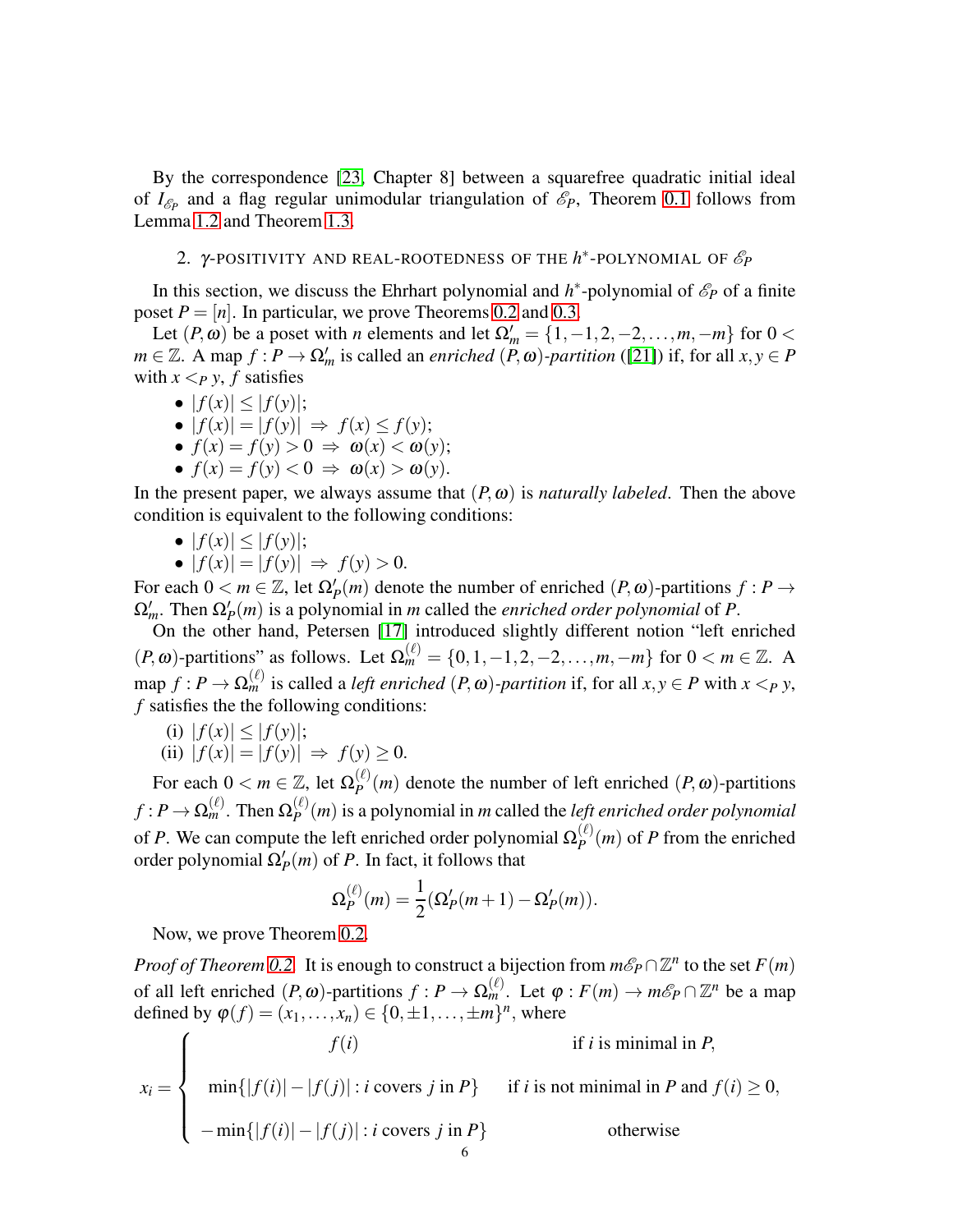for each  $f \in F(m)$ . (This map arising from the map defined in [\[19,](#page-10-2) Theorem 3.2].)

**Claim 1.** ( $\varphi$  is well-defined.) By condition (i) for a left enriched  $(P, \omega)$ -partition *f*, we have  $(|x_1|,\ldots,|x_n|) \in m\mathcal{C}_P$  by a result of Stanley [\[19,](#page-10-2) Theorem 3.2]. Hence, by Lemma [1.1,](#page-2-2)  $\varphi(f)$  belongs to  $m\mathscr{E}_P \cap \mathbb{Z}^n$ .

 $(2)$ 

Let 
$$
\psi : m\mathcal{E}_P \cap \mathbb{Z}^n \to F(m)
$$
 be a map defined by  $\psi(\mathbf{x}) : P \to \Omega_m^{(\ell)}$ , where  
\n
$$
\psi(\mathbf{x})(i) = \begin{cases}\n\max\{|x_{j_1}| + \dots + |x_{j_k}| : j_1 < p \dots < p \ j_k = i\} & \text{if } x_i \ge 0, \\
-\max\{|x_{j_1}| + \dots + |x_{j_k}| : j_1 < p \dots < p \ j_k = i\} & \text{otherwise}\n\end{cases}
$$

for each  $\mathbf{x} = (x_1, \dots, x_n) \in m\mathcal{E}_P \cap \mathbb{Z}^n$ .

Claim 2. ( $\psi$  is well-defined.) If  $\mathbf{x} = (x_1, \dots, x_n)$  belongs to  $m\mathscr{E}_P \cap \mathbb{Z}^n$ , then  $(|x_1|, \dots, |x_n|)$ belongs to  $m\mathcal{C}_P \cap \mathbb{Z}^n$  by Lemma [1.1.](#page-2-2) Since  $\psi$  is an extension of a map given in [\[19,](#page-10-2) Proof of Theorem 3.2],  $\psi(x)$  satisfies condition (i) in the definition of a left enriched partition. Suppose that  $i < p$   $j$ ,  $|\psi(\mathbf{x})(i)| = |\psi(\mathbf{x})(j)|$  and  $\psi(\mathbf{x})(j) < 0$ . Then  $x_i < 0$ . Since  $i < p$  *j* and  $|x_j| > 0$ , we have  $|\psi(\mathbf{x})(i)| < |\psi(\mathbf{x})(j)|$ , a contradiction. Thus  $\psi(\mathbf{x})$  is a left enriched  $(P, \omega)$ -partition.

Finally, we show that  $\varphi$  is a bijection. It is enough to show that  $\psi$  is the inverse of  $\varphi$ . Let  $\varphi(f) = \mathbf{x} = (x_1, \ldots, x_n)$  for  $f \in F(m)$ . By conditions (i) and (ii) for *f* together with the definition of  $\varphi$  and  $\psi$ , we have

$$
f(i) \geq 0 \Longleftrightarrow x_i \geq 0 \Longleftrightarrow \psi(\mathbf{x})(i) \geq 0.
$$

Thus the map  $\psi \circ \varphi : F(m) \to F(m)$  satisfies

$$
\psi \circ \varphi(f)(i) \ge 0 \Longleftrightarrow f(i) \ge 0 \quad (1 \le i \le n)
$$

for any  $f \in F(m)$ . As stated in [\[19,](#page-10-2) Proof of Theorem 3.2], we have  $|\psi \circ \varphi(f)(i)| = |f(i)|$  $(1 \le i \le n)$  for any  $f \in F(m)$ . Thus  $\psi \circ \varphi$  is an identity map. Conversely, let  $f = \psi(\mathbf{x})$ for  $\mathbf{x} = (x_1, \ldots, x_n) \in m\mathcal{E}_P \cap \mathbb{Z}^n$  and let  $\varphi(f) = (y_1, \ldots, y_n)$ . By conditions (i) and (ii) for *f* together with the definition of  $\varphi$  and  $\psi$ , we have

$$
x_i \ge 0 \Longleftrightarrow f(i) \ge 0 \Longleftrightarrow y_i \ge 0.
$$

Thus the map  $\varphi \circ \psi : m\mathscr{E}_P \cap \mathbb{Z}^n \to m\mathscr{E}_P \cap \mathbb{Z}^n$  satisfies

$$
x_i \geq 0 \Longleftrightarrow y_i \geq 0 \quad (1 \leq i \leq n).
$$

As stated in [\[19,](#page-10-2) Proof of Theorem 3.2], we have  $|x_i| = |y_i|$  for  $1 \le i \le n$ . Thus  $\varphi \circ \psi$  is an identity map. Therefore  $\varphi$  is a bijection, as desired.  $\square$ 

Let  $f = \sum_{i=1}^n$  $\int_{i=0}^{n} a_i x^i$  be a polynomial with real coefficients and  $a_n \neq 0$ . We now focus on the following properties.

- (RR) We say that *f* is *real-rooted* if all its roots are real.
- (LC) We say that *f* is *log-concave* if  $a_i^2 \ge a_{i-1}a_{i+1}$  for all *i*.
- (UN) We say that *f* is *unimodal* if  $a_0 \le a_1 \le \cdots \le a_k \ge \cdots \ge a_n$  for some *k*.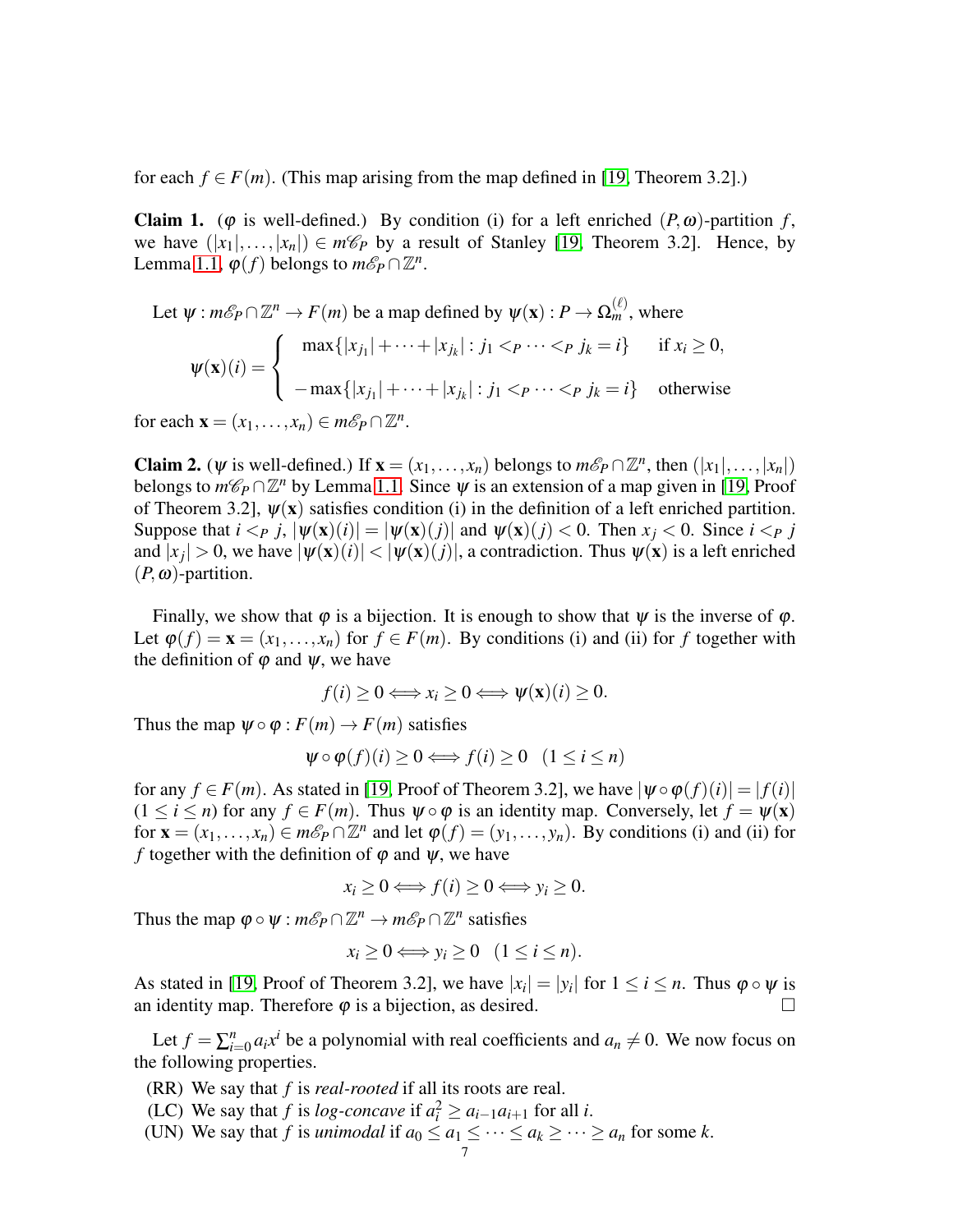If all its coefficients are nonnegative, then these properties satisfy the implications

$$
(RR) \Rightarrow (LC) \Rightarrow (UN).
$$

On the other hand, the polynomial *f* is said to be *palindromic* if  $f(x) = x^n f(x^{-1})$ . It is *γ*-*positive* if *f* is palindromic and there are  $\gamma_0, \gamma_1, \ldots, \gamma_{n/2} \geq 0$  such that  $f(x) =$  $\sum_{i\geq 0} \gamma_i x^i (1+x)^{n-2i}$ . The polynomial  $\sum_{i\geq 0} \gamma_i x^i$  is called *γ-polynomial of f*. We can see that a γ-positive polynomial is real-rooted if and only if its γ-polynomial is real-rooted. If *f* is a palindromic and real-rooted, then it is γ-positive. Moreover, if *f* is γ-positive, then it is unimodal.

In the rest of the present section, we discuss the  $\gamma$ -positivity and the real-rootedness on the *h*<sup>\*</sup>-polynomial of  $\mathcal{E}_P$ . It is known [\[7\]](#page-10-18) that the *h*<sup>\*</sup>-polynomial of a lattice polytope  $\mathcal P$ with the interior lattice point  $\bf{0}$  is palindromic if and only if  $\mathscr P$  is reflexive. Moreover, if a reflexive polytope  $\mathscr P$  has a regular unimodular triangulation, then the  $h^*$ -polynomial is unimodal ([\[3\]](#page-9-3)). On the other hand, if a reflexive polytope  $\mathscr P$  has a flag regular unimodular triangulation such that each maximal simplex contains the origin as a vertex, then the *h* ∗ polynomial coincides with the *h*-polynomial of a flag triangulation of a sphere. Hence from Theorem [1.3,](#page-4-0) we can show the following.

<span id="page-7-0"></span>**Corollary 2.1.** Let  $P = [n]$  be a poset. Then the  $h^*$ -polynomial of  $\mathcal{E}_P$  is palindromic, *unimodal, and coincides with the h-polynomial of a flag triangulation of a sphere.*

Given a linear extension  $\pi = (\pi_1, \dots, \pi_n)$  of a poset  $P = [n]$ , a peak (resp. *a left peak*) of  $\pi$  is an index  $2 \le i \le n-1$  (resp.  $1 \le i \le n-1$ ) such that  $\pi_{i-1} < \pi_i > \pi_{i+1}$ , where we set  $\pi_0 = 0$ . Let pk $(\pi)$  (resp. pk $^{(\ell)}(\pi)$ ) denote the number of peaks (resp. left peaks) of  $\pi$ . Then the *peak polynomial*  $W_P(x)$  and the *left peak polynomial*  $W_P^{(\ell)}(x)$  of  $P$  are defined by

$$
W_P(x)=\sum_{\pi\in\mathscr{L}(P)}x^{\,\operatorname{pk}(\pi)}
$$

and

$$
W_P^{(\ell)}(x) = \sum_{\pi \in \mathscr{L}(P)} x^{\operatorname{pk}^{(\ell)}(\pi)}.
$$

Petersen [\[17\]](#page-10-12) computed the generating function for a left enriched order polynomial:

<span id="page-7-1"></span>**Lemma 2.2** ([\[17,](#page-10-12) Theorem 4.6]). Let  $P = [n]$  be a naturally labeled poset. Then we have *the following generating function for the left enriched order polynomial of P*:

$$
\sum_{m\geq 0} \Omega_P^{(\ell)}(m) x^m = \frac{(x+1)^n}{(1-x)^{n+1}} W_P^{(\ell)}\left(\frac{4x}{(x+1)^2}\right).
$$

Therefore, Theorem [0.3](#page-2-1) follows from Theorem [0.2](#page-1-0) and Lemma [2.2.](#page-7-1)

Remark 2.3. A poset *P* is said to be *narrow* if the vertices of *P* may be partitioned into two chains. Stembridge [\[22,](#page-10-14) Proposition 1.1] essentially pointed out that, if *P* is narrow, then  $W_P^{(\ell)}$  $P_P^{(k)}(x)$  coincides with the *P-Eulerian polynomial* 

$$
W(P)(x) = \sum_{\substack{\pi \in \mathcal{L}(P) \\ 8}} x^{\deg(\pi)},
$$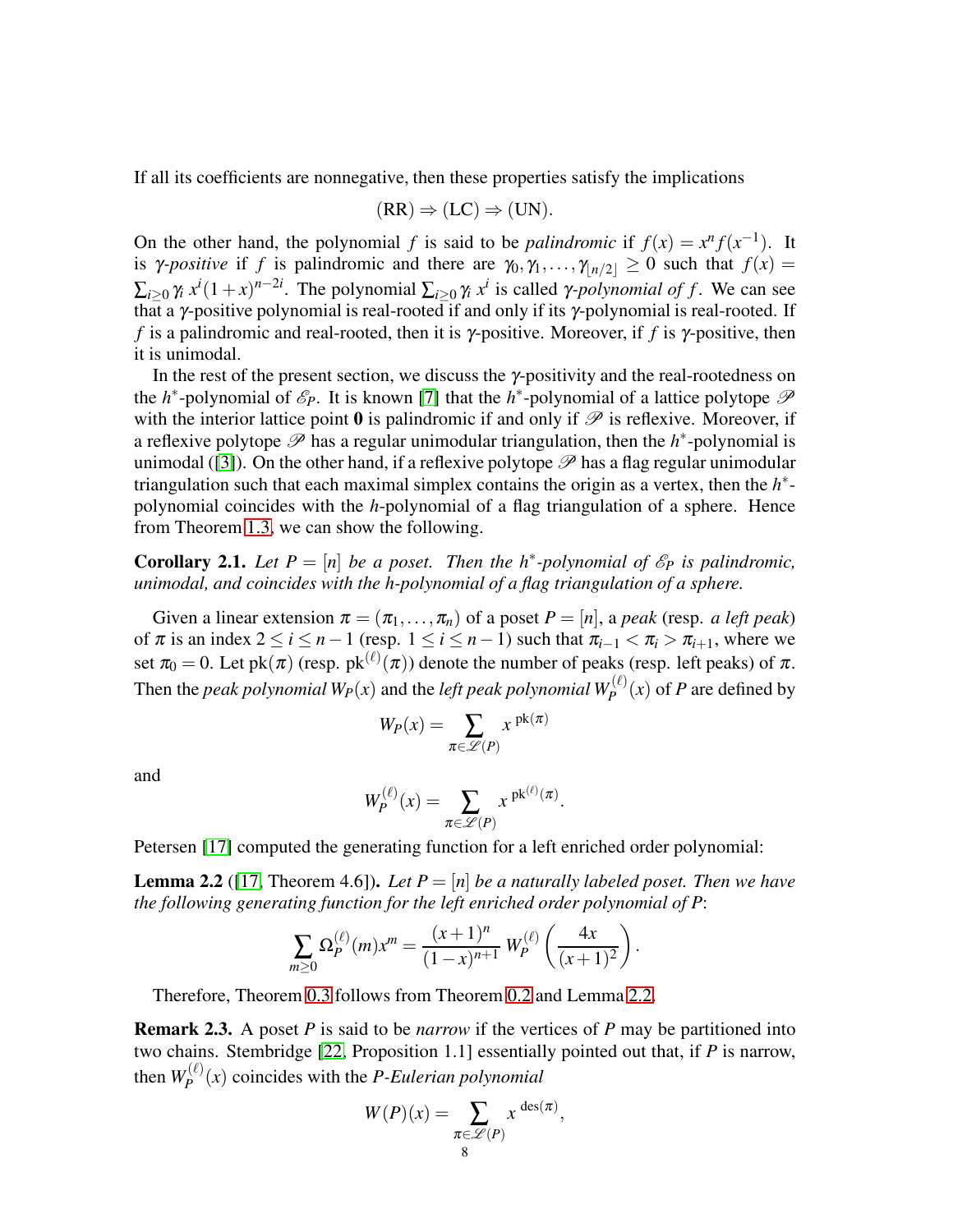where  $des(\pi)$  is the number of descents of  $\pi$ . Thus, for a narrow poset *P*,

$$
h^{*}(\mathscr{E}_{P}, x) = (x+1)^{n} W(P) \left( \frac{4x}{(x+1)^{2}} \right).
$$

This fact coincides with the result in [\[16\]](#page-10-19) for a bipartite permutation graph. Note that a naturally labeled narrow poset *P* such that  $W(P)(x)$  is not real-rooted is given in [\[22\]](#page-10-14).

Given a poset  $P = [n]$ , the *comparability graph*  $G(P)$  of P is the graph on the vertex set [*n*] with *i*, *j* ∈ [*n*] adjacent if either *i* <*p j* or *j* <*p i*. Then { $i_1, \ldots, i_k$ } ⊂ [*n*] is an antichain of *P* if and only if  $\{i_1, \ldots, i_k\}$  is a stable set (independent set) of  $G(P)$ . Hence  $\mathcal{E}_P = \mathcal{E}_{P'}$  if  $G(P) = G(P')$  for posets *P* and *P'*. Thus we have the following immediately.

<span id="page-8-0"></span>Corollary 2.4. *Both the (left) enriched order polynomial of P and the (left) peak polynomial of P depend only on the comparability graph* G(*P*) *of P.*

## 3. THE Γ-COMPLEXES

In [\[14\]](#page-10-15), Nevo and Petersen conjectured the following.

<span id="page-8-1"></span>**Conjecture 3.1** ([\[14,](#page-10-15) Conjecture 1.4]). The  $\gamma$ -polynomial of any flag triangulation of a sphere is the *f*-polynomial of a simplicial complex.

Equivalently, the coefficients of the γ-polynomial satisfy the Kruskal–Katona inequalities. (See [\[20,](#page-10-20) Chapter II.2].) Clearly, Conjecture [3.1](#page-8-1) is stronger than Gal's Conjecture. Moreover, they gave the following problem.

**Problem 3.2** ([\[14,](#page-10-15) Problem 6.4]). The  $\gamma$ -polynomial of any flag triangulation of a sphere is the *f*-polynomial of a flag simplicial complex.

In this section, we solve this problem for enriched chain polytopes.

Let  $P = [n]$  be an antichain. Then  $h^*(\mathcal{E}_P, x)$  coincides with the Eulerian polynomial  $B_n(x)$  of type B. See [\[17,](#page-10-12) Proposition 4.15]. In this case, a flag simplicial complex  $\Gamma(\text{Dec}_n)$  whose *f*-polynomial is the γ-polynomial of  $h^*(\mathscr{E}_P, x)$  is given in [\[14,](#page-10-15) Corollary 4.5 (2)] as follows. A *decorated permutation* **w** is a permutation  $w \in \mathfrak{S}_n$  with bars colored in four colors  $\vert^0, \vert^1, \vert^2$ , and  $\vert^3$  following the left peak positions. Let Dec<sub>n</sub> be the set of all decorated permutations. Given  $w \in \mathfrak{S}_n$ , there exist  $4^{pk^{(\ell)}(w)}$  decorated permutations associated with *w* in Dec<sub>n</sub>. For example,  $3|^{2}24|^{1}157|^{0}689$  belongs to Dec<sub>9</sub>. Given

<span id="page-8-2"></span>(3) 
$$
\mathbf{w} = w_1|^{c_1} \dots |^{c_{i-1}} w_i|^{c_i} w_{i+1}|^{c_{i+1}} \dots |^{c_{\ell-1}} w_{\ell} \in \text{Dec}_n,
$$

let  $w_i = \hat{w}_i \hat{w}_i$  where  $\hat{w}_i$  is the decreasing part of  $w_i$  and  $\hat{w}_i$  the increasing part of  $w_i$ . We say that  $w \in \text{Dec}_n$  covers  $u \in \text{Dec}_n$  if and only if u is obtained from w by removing a colored bar  $|^{c_i}$  and reordering the word  $w_iw_{i+1} = \hat{w}_i\hat{w}_iw_{i+1}$  as a word  $\hat{w}_i\hat{a}$  where  $\hat{a} = \text{sort}(\hat{w}_iw_{i+1})$ . Then ( $Dec_n, \leq$ ) is a poset graded by number of bars.

We associate the set  $Dec_n$  with the flag simplicial complex  $\Gamma(Dec_n)$  on the vertex set  $V = \{ \mathbf{w} \in \text{Dec}_n : \text{pk}^{(\ell)}(w) = 1 \}.$  In  $\Gamma(\text{Dec}_n)$ , two vertices  $\mathbf{u} = \hat{u}_1|^c \hat{u}_2 \hat{u}_2$  and  $\mathbf{v} = \hat{v}_1 |^d \hat{v}_2 \hat{v}_2$ with  $|\dot{u}_1| < |\dot{v}_1|$  are adjacent if and only if  $\mathbf{w} = \dot{u}_1|^c \dot{u}_2 d|^d \dot{v}_2 \dot{v}_2$  belongs to Dec<sub>n</sub>, where  $\acute{a}$  = sort( $\acute{u}_2 \cap \acute{v}_1$ ). Then  $\Gamma(\text{Dec}_n)$  is the collection of all subsets *F* of *V* such that every two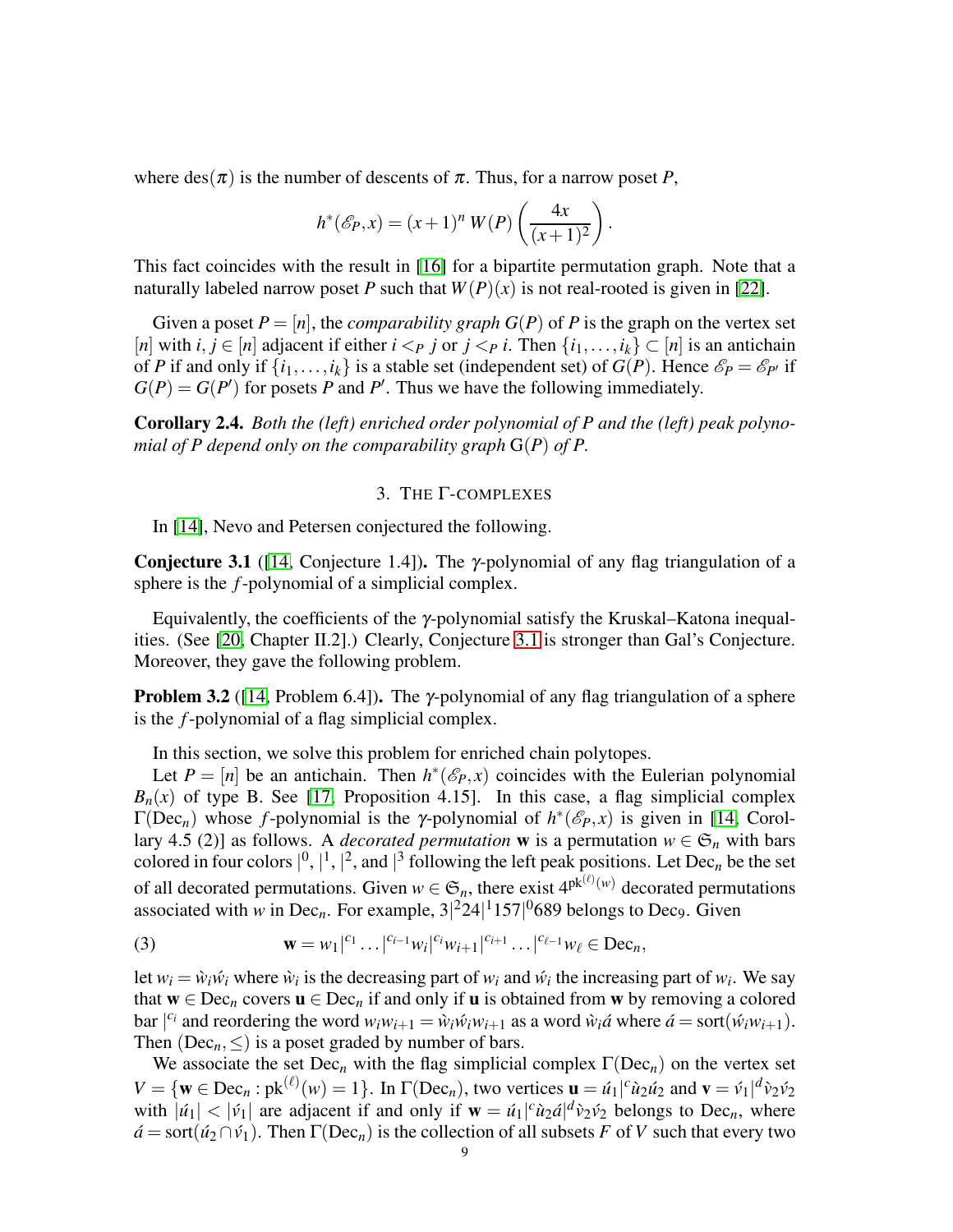distinct vertices in *F* are adjacent. By definition,  $\Gamma(Dec_n)$  is a flag simplicial complex. Let  $\varphi$  : Dec<sub>n</sub>  $\rightarrow \Gamma(\text{Dec}_n)$  be a map defined by

$$
\varphi(\mathbf{w}) = \{w_1|^{c_1} \hat{w}_2 \hat{b}_1, \dots, \hat{a}_i|^{c_i} \hat{w}_{i+1} \hat{b}_i, \dots, \hat{a}_{\ell-1}|^{c_{\ell-1}} \hat{w}_{\ell} \hat{b}_{\ell-1}\}
$$

for  $\mathbf{w} = w_1|^{c_1} \dots |^{c_{i-1}} w_i|^{c_i} w_{i+1}|^{c_{i+1}} \dots |^{c_{\ell-1}} w_{\ell}$ , where  $\dot{a}_i$  is the set of letters to the left of  $\hat{w}_{i+1}$  in w written in increasing order and  $\hat{b}_i$  is the set of letters to the right of  $\hat{w}_{i+1}$  in w written in increasing order. It was shown [\[14\]](#page-10-15) that  $\varphi$  is an isomorphism of graded posets from  $(Dec_n, \leq)$  to  $(\Gamma(Dec_n), \subseteq)$ . Thus we have the following ([\[14,](#page-10-15) Corollary 4.5 (2)]).

**Proposition 3.3.** Let  $P = [n]$  be an antichain. Then the  $\gamma$ -polynomial of  $h^*(\mathcal{E}_P, x)$  is the *f -polynomial of the flag simplicial complex* Γ(Dec*n*)*.*

Given a poset  $P = [n]$ , let  $S_P = \{ \mathbf{w} \in \text{Dec}_n : w \in \mathcal{L}(P) \}$ . Then we have the following.

<span id="page-9-2"></span>**Theorem 3.4.** Let  $P = [n]$  be a poset. Then the image  $\Gamma(S_P) := \varphi(S_P)$  is a flag simplicial *subcomplex of*  $\Gamma(\text{Dec}_n)$  *whose f-polynomial is the*  $\gamma$ -polynomial of  $h^*(\mathscr{E}_P, x)$ *.* 

*Proof.* First, we show that  $\Gamma(S_P)$  is a subcomplex of  $\Gamma(Dec_n)$ . Let w of the form [\(3\)](#page-8-2) be an element of  $S_P$ . If **u** is obtained from **w** by removing a colored bar  $|^{c_i}$  and reordering the word  $w_iw_{i+1} = \hat{w}_i\hat{w}_iw_{i+1}$  as a word  $\hat{w}_i\hat{a}$  where  $\hat{a} = \text{sort}(\hat{w}_iw_{i+1})$ , then  $u \in \mathfrak{S}_n$  is obtained from  $w \in \mathcal{L}(P)$  by sorting a consecutive part of *w*. Then  $u \in \mathcal{L}(P)$ , and hence  $u \in S_P$ . Thus  $(S_P, \leq)$  is a lower ideal in (Dec<sub>n</sub>,  $\leq$ ). Since  $\varphi$  is an isomorphism of graded posets, it follows that  $\Gamma(S_P)$  is a subcomplex of  $\Gamma(Dec_n)$ .

Second, we show that  $\Gamma(S_P)$  is flag. Let  $V_P = \{ \mathbf{w} \in S_P : \mathrm{pk}^{(\ell)}(w) = 1 \}$ . Since  $(S_P, \leq)$ is a lower ideal,  $\varphi(\mathbf{w}) \subset V_P$  if  $\mathbf{w} \in S_P$ . Let  $F = {\mathbf{u}_1, \dots, \mathbf{u}_{\ell}}$  be pairwise adjacent vertices in *V<sub>P</sub>* ordered by increasing position of the bar in  $\mathbf{u}_i$ . We show that  $\varphi^{-1}(F)$  belongs to *S<sub>P</sub>*. If  $\ell = 1$ , then it is trivial. Suppose by induction on  $\ell$  that

$$
\varphi^{-1}(\{\mathbf{u}_1,\ldots,\mathbf{u}_{\ell-1}\}) = \mathbf{w} = w_1|^{c_1}\ldots|^{c_{i-1}}w_i|^{c_i}w_{i+1}|^{c_{i+1}}\ldots|^{c_{\ell-1}}\tilde{w}_{\ell}\tilde{w}_{\ell} \in S_P
$$

with  $\mathbf{u}_{\ell-1} = \mathcal{u}_{\ell-1,1} |^{c_{\ell-1}} \mathcal{w}_{\ell} \mathcal{w}_{\ell}$ . Then  $\varphi^{-1}(F)$  is

$$
\mathbf{w}' = w_1|^{c_1} \dots |^{c_{i-1}} w_i|^{c_i} w_{i+1}|^{c_{i+1}} \dots |^{c_{\ell-1}} \tilde{w}_{\ell} \tilde{a}|^{c_{\ell}} \tilde{u}_{\ell,2} \tilde{u}_{\ell,2},
$$

where  $\mathbf{u}_{\ell} = \hat{u}_{\ell,1} |^{c_{\ell}} \hat{u}_{\ell,2} \hat{u}_{\ell,2}$  and  $\hat{a} = \text{sort}(\hat{w}_{\ell} \cap \hat{u}_{\ell,1})$ . Since both **w** and  $\mathbf{u}_{\ell}$  belong to *S<sub>P</sub>* and since  $\hat{a} \cup \hat{u}_{\ell,2} \cup \hat{u}_{\ell,2} \subset \hat{w}_{\ell}$  and  $\hat{u}_{\ell-1,1} \cup \hat{w}_{\ell} \cup \hat{a} \subset \hat{u}_{\ell,1}$ , it follows that w' belongs to *S<sub>P</sub>*.

From Theorem [0.3,](#page-2-1) the *γ*-polynomial of  $h^*(\mathscr{E}_P, x)$  is

$$
W_P^{(\ell)}(4x) = \sum_{\pi \in \mathscr{L}(P)} 4^{\operatorname{pk}^{(\ell)}(\pi)} x^{\operatorname{pk}^{(\ell)}(\pi)}
$$

Since  $4^{pk^{(\ell)}(\pi)}$  is the number of decorated permutations associated with  $\pi$  in  $S_P$ , this is equal to the *f*-polynomial of  $\Gamma(S_P)$  as desired.

### **REFERENCES**

- <span id="page-9-1"></span>[1] V. Batyrev, Dual polyhedra and mirror symmetry for Calabi-Yau hypersurfaces in toric varieties, *J. Algebraic Geom.*, 3 (1994), 493–535.
- <span id="page-9-0"></span>[2] R. Biswal and G. Fourier, Minuscule Schubert Varieties: Poset Polytopes, PBW-Degenerated Demazure Modules, and Kogan Faces, *Algebr. Represent. Theory*, 18 (2015), 1481–1503.
- <span id="page-9-3"></span>[3] W. Bruns and T. Römer, *h*-Vectors of Gorenstein polytopes, *J. Combin. Theory Ser. A* 114 (2007), 65–76.